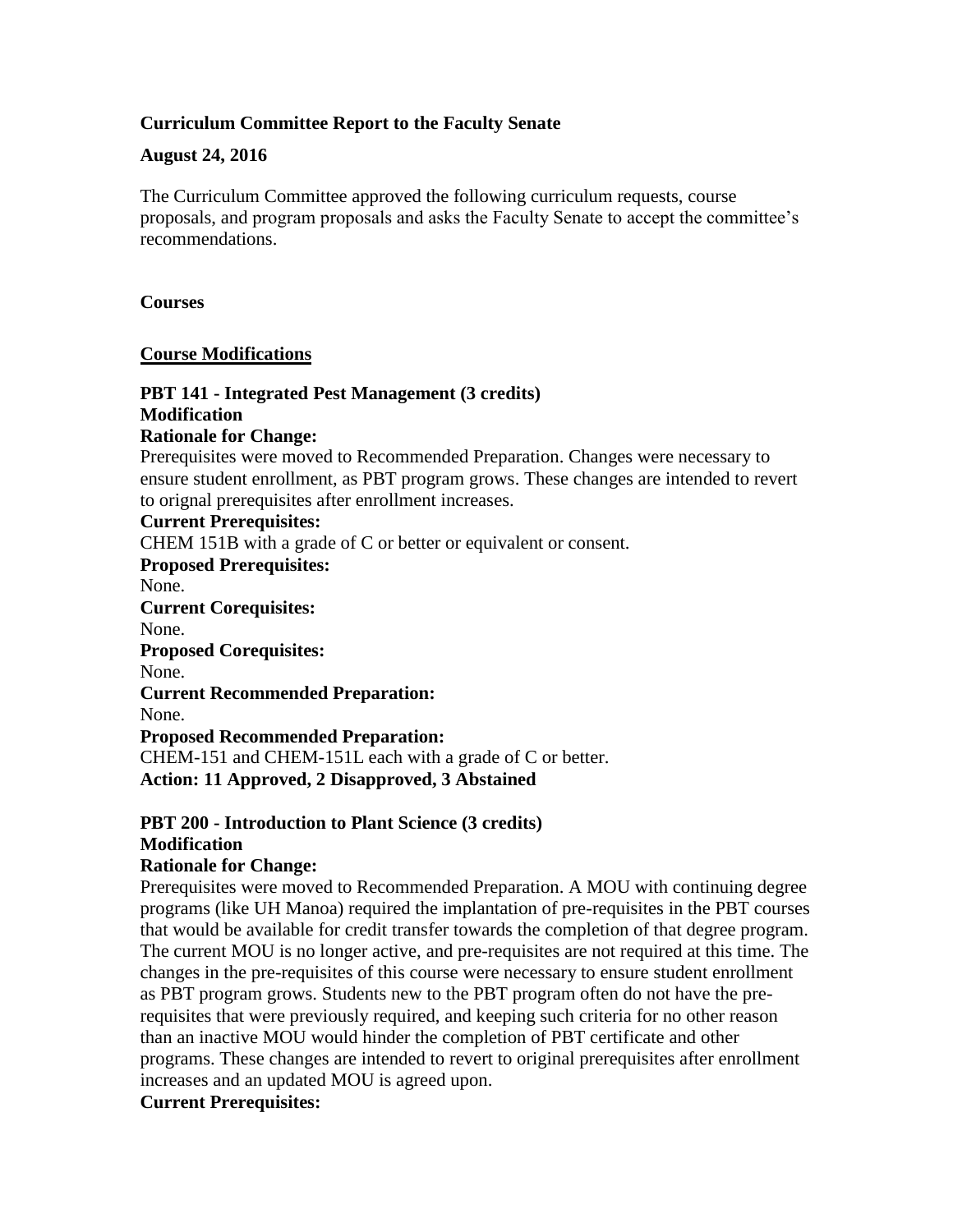A grade of C or better in a) BIOL 101 or b) BOT 101 and BOT 101L or c) BIOL 171 and BIOL 171L or consent of instructor.

**Proposed Prerequisites:** None. **Current Corequisites:** PBT 200L **Proposed Corequisites:** None. **Current Recommended Preparation:** None. **Proposed Recommended Preparation:** A grade of C or better in a) BIOL 101 or b) BOT 101 and BOT 101L or c) BIOL 171 and BIOL 171L.

**Action: 10 Approved, 2 Disapproved, 4 Abstained**

# **PBT 200L - Introduction to Plant Science Lab (1 credit) Modification**

# **Rationale for Change:**

Prerequisites were moved to Recommended Preparation. A MOU with continuing degree programs (like UH Manoa) required the implantation of pre-requisites in the PBT courses that would be available for credit transfer towards the completion of that degree program. The current MOU is no longer active, and pre-requisites are not required at this time. The changes in the pre-requisites of this course were necessary to ensure student enrollment as PBT program grows. Students new to the PBT program often do not have the prerequisites that were previously required, and keeping such criteria for no other reason than an inactive MOU would hinder the completion of PBT certificate and other programs. These changes are intended to revert to original prerequisites after enrollment increases and an updated MOU is agreed upon.

### **Current Prerequisites:**

A grade of C or better in a) BIOL 101 or b) BOT 101 and BOT 101L, or c) BIOL 171 and BIOL 171L, or consent of instructor.

# **Proposed Prerequisites:**

Prior completion with a C or higher in PBT 200, or concurrent registration in PBT 200, or consent of instructor.

### **Current Corequisites:**

PBT 200L

### **Proposed Corequisites:**

None.

# **Current Recommended Preparation:**

None.

# **Proposed Recommended Preparation:**

A grade of C or better in a) BIOL 101 or b) BOT 101 and BOT 101L, or c) BIOL 171 and BIOL 171L, or consent of instructor.

**Action: 10 Approved, 2 Disapproved, 4 Abstained**

**PBT 251 - Sustainable Crop Production (3 credits)**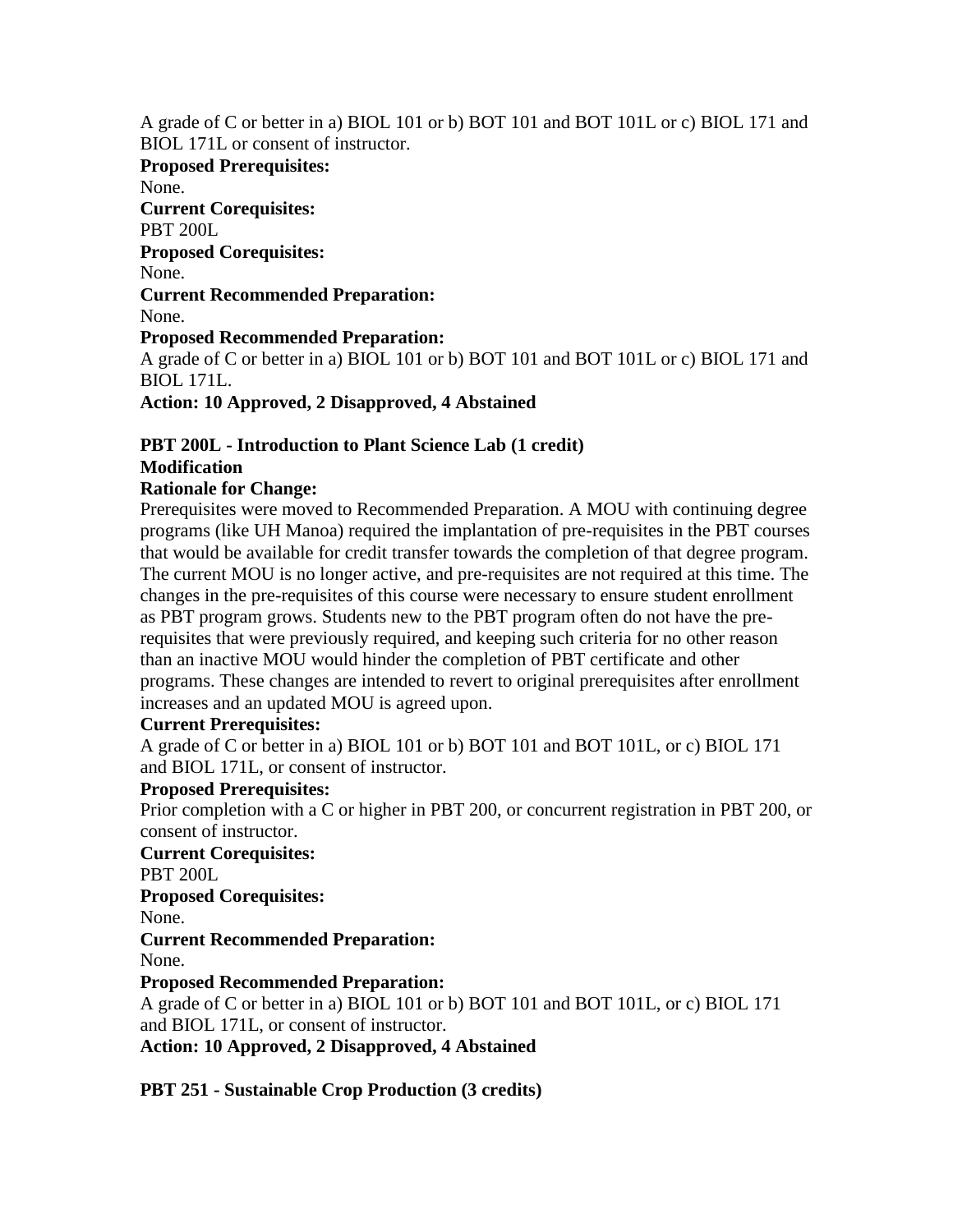# **Modification**

# **Rationale for Change:**

Prerequisites were moved to Recommended Preparation. A MOU with continuing degree programs (like UH Manoa) required the implantation of pre-requisites in the PBT courses that would be available for credit transfer towards the completion of that degree program. The current MOU is no longer active, and pre-requisites are not required at this time. The changes in the pre-requisites of this course were necessary to ensure student enrollment as PBT program grows. Students new to the PBT program often do not have the prerequisites that were previously required, and keeping such criteria for no other reason than an inactive MOU would hinder the completion of PBT certificate and other programs. These changes are intended to revert to original prerequisites after enrollment increases and an updated MOU is agreed upon.

## **Current Prerequisites:**

ENG 22 or ENG 24 or equivalent with a grade of C or better, or placement into ENG 100 or equivalent.

**Proposed Prerequisites:** None **Current Corequisites:** None **Proposed Corequisites:** None **Current Recommended Preparation:** PBT 200 and PBT 200L **Proposed Recommended Preparation:** PBT 200 and PBT 200L, ENG 22 or ENG 24 or equivalent with a grade of C or better, or placement into ENG 100 or equivalent

# **Action: 8 Approved, 4 Disapproved, 4 Abstained**

# **PBT 264 - Introduction to Horticulture and Plant Propagation (3 credits) Modification**

# **Rationale for Change:**

Prerequisites were moved to Recommended Preparation. A MOU with continuing degree programs (like UH Manoa) required the implantation of pre-requisites in the PBT courses that would be available for credit transfer towards the completion of that degree program. The current MOU is no longer active, and pre-requisites are not required at this time. The changes in the pre-requisites of this course were necessary to ensure student enrollment as PBT program grows. Students new to the PBT program often do not have the prerequisites that were previously required, and keeping such criteria for no other reason than an inactive MOU would hinder the completion of PBT certificate and other programs. These changes are intended to revert to original prerequisites after enrollment increases and an updated MOU is agreed upon.

# **Current Prerequisites:**

A grade of C or better in PBT 200 and PBT 200L or consent of instructor. **Proposed Prerequisites:** None **Current Corequisites:**